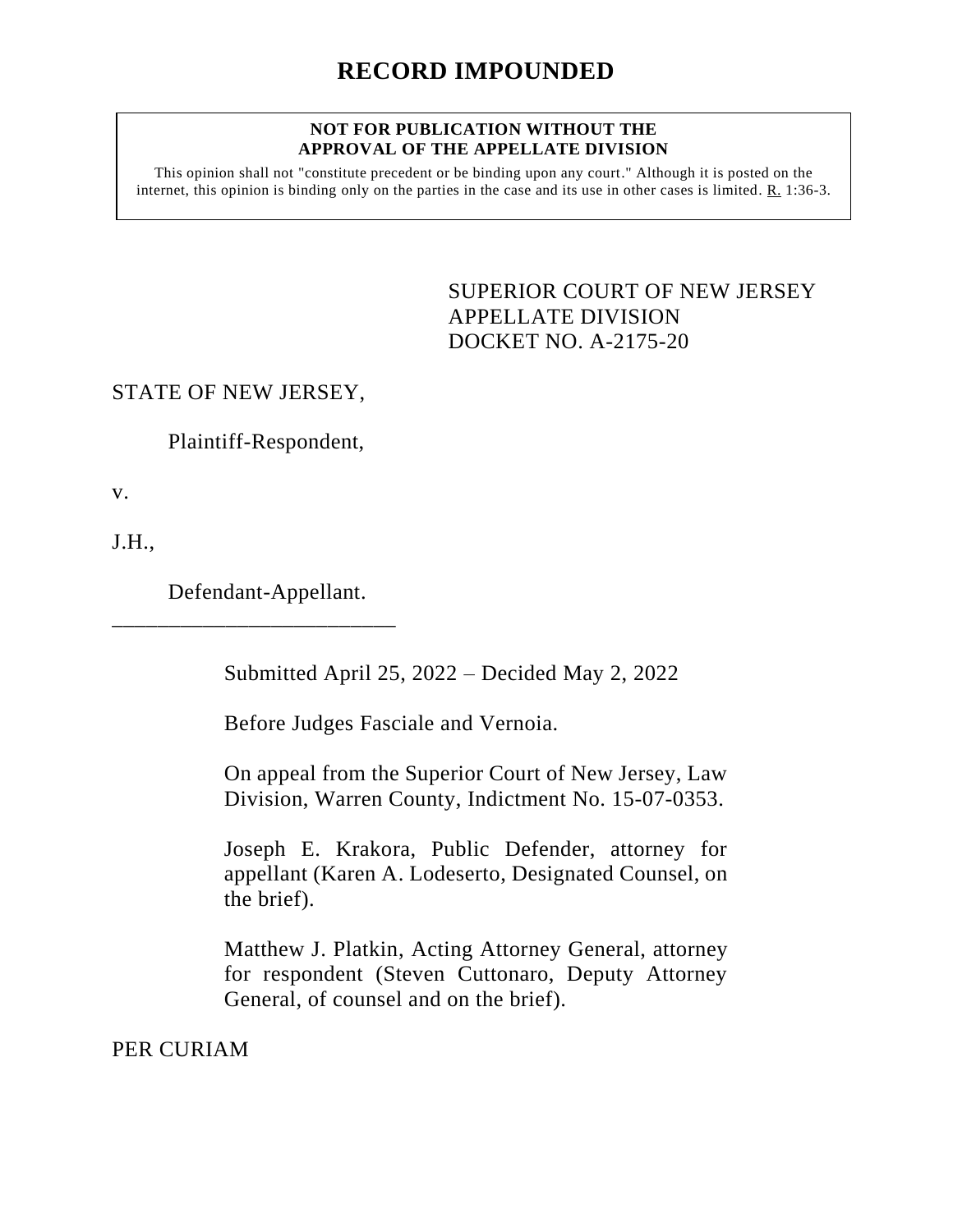Defendant  $J.H.$ <sup>1</sup> was convicted by a jury of third-degree endangering the welfare of a child through sexual conduct, N.J.S.A. 2C:24-4(a)(1). The court sentenced defendant to a five-year prison term, and we affirmed defendant's conviction on his direct appeal. State v. J.H., No. A-5275-16 (App. Div. July 15, 2019) (slip. op. at 14). Defendant appeals from a January 25, 2021 order denying his post-conviction relief (PCR) petition without an evidentiary hearing. We affirm.

I.

We summarized the trial record in our opinion affirming defendant's conviction on direct appeal. Id. at 3-6. We restate portions of that summary, and facts gleaned from the PCR record, to provide context for defendant's arguments on appeal.

M.F. testified at trial he was fourteen on February 26, 2015, when he observed "a naked man masturbating on the front porch of a house located across" an alleyway from M.F.'s home. Id. at 3. M.F. testified the man gestured for M.F. to come over to the man's porch, but M.F. went directly into his own

<sup>&</sup>lt;sup>1</sup> We employ initials to identify defendant and the witnesses, including the juvenile victim, to protect the victim's privacy and because his identity is excluded from public access under Rule 1:38-3(c)(12).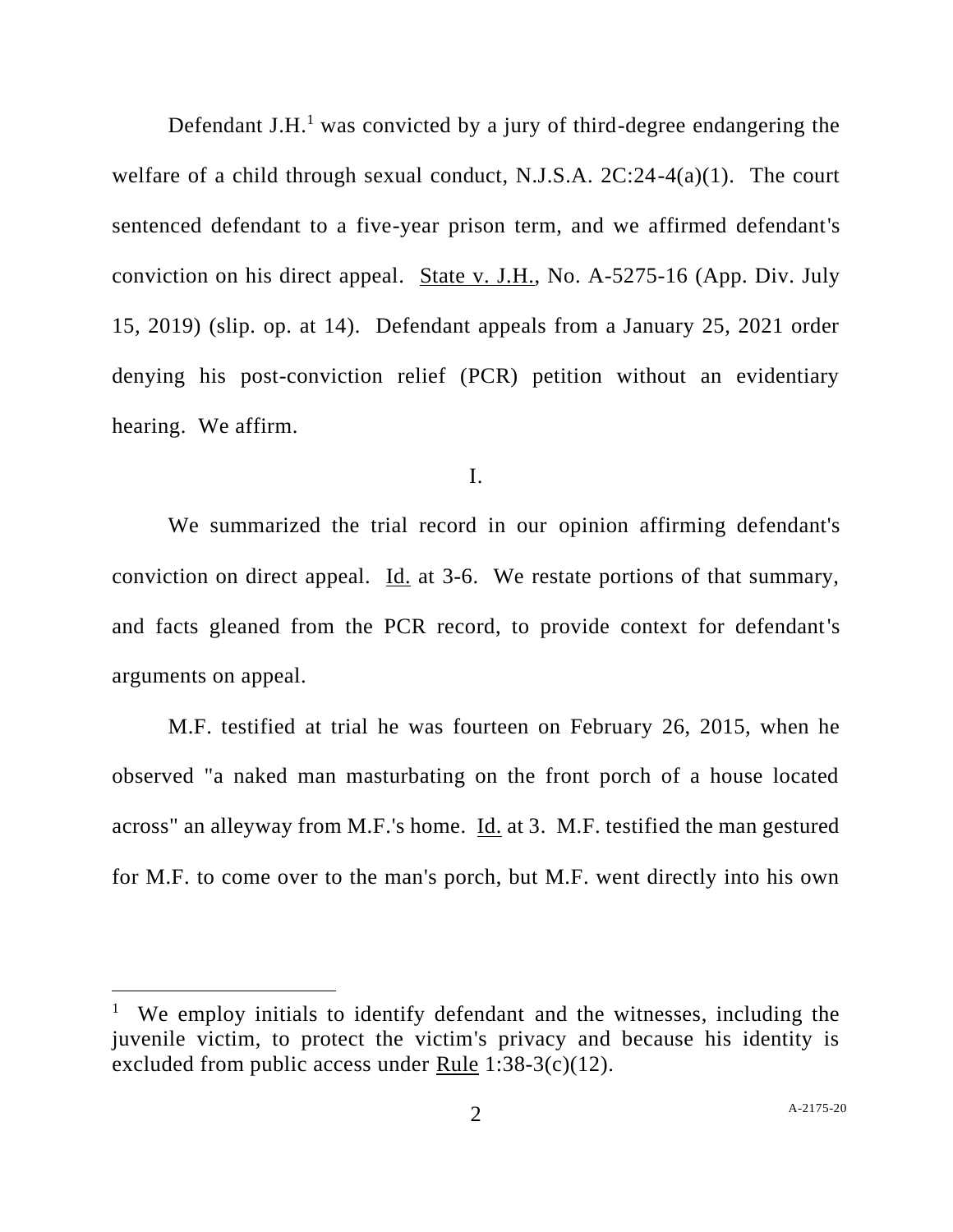home and reported what he had seen to his mother, stepfather, siblings and a family friend, J.P., who lived at M.F.'s home. Ibid.

About ten minutes after M.F. first saw the naked man on the porch, J.P. went outside and saw "a man's head kind of bob in and out of the [front] doorway" of the home with the front porch, and J.P. "occasionally heard, 'suck it.'" Ibid. (alteration in original). J.P. testified the man masturbated while standing in the doorframe of the home and retreated inside the home after stepping onto the porch to urinate by the door. Ibid. Neither J.P. nor M.F. identified defendant as the individual they observed masturbating. Ibid.

During their execution of a search warrant at defendant's home, officers confiscated a surveillance camera system that made recordings from within the home. Id. at 4. An examination of the system revealed a recording made at around the time of the incidents described by M.F. and J.P. Ibid. The recording was played for the jury and showed "a naked man viewed solely with his back to the camera without his face visible – due to the camera's positioning – crack[] open a door," and "several times" the man "lean[ed] down to look outside while standing in the doorway, apparently touch[ing] his genitals and then close[] the door." Id. at 5. The detective who confiscated the surveillance recording system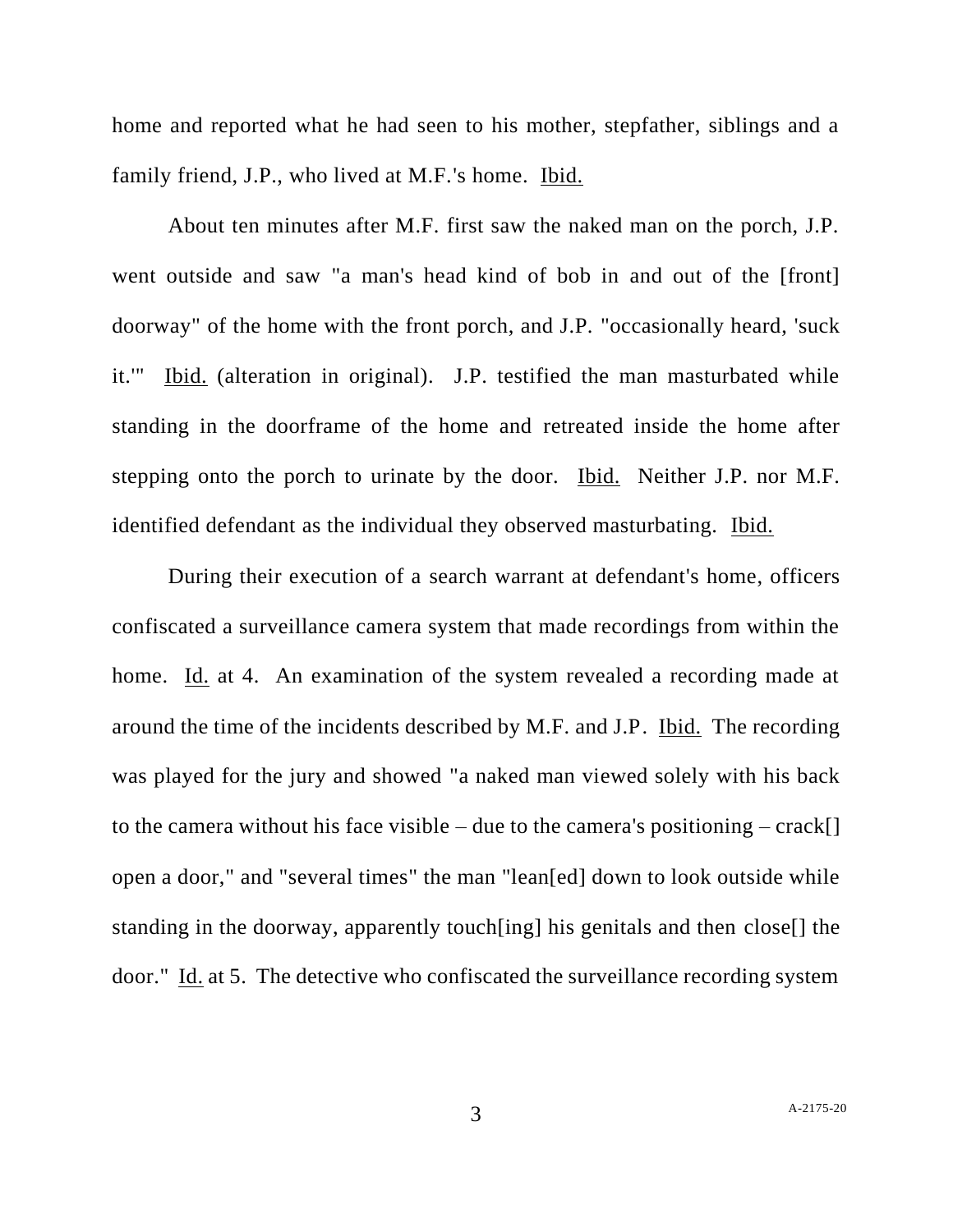and recovered the recording testified defendant was the naked individual shown in the doorway. Ibid.

In a ruling we affirmed on defendant's direct appeal, the trial court denied defendant's motion for acquittal based on his claim there was insufficient evidence establishing his identity as the perpetrator of the charged offense because neither M.F. nor J.P. identified him as the man they saw masturbating. Ibid. The trial court found a jury could reasonably infer defendant was the individual seen by M.F. on the front porch based on the detective's identification of defendant in the recording, "which provided a 'temporal and physical connection to the time and place of the alleged [criminal] conduct" for which defendant was charged.<sup>2</sup> Id. at 5-6.

Defendant did not present any witnesses at trial. The jury convicted defendant of third-degree endangering the welfare of a child, N.J.S.A. 2C:24- 4(a)(1). The court imposed a five-year custodial sentence subject to the

<sup>&</sup>lt;sup>2</sup> On defendant's direct appeal, we rejected his claim it was error to allow the detective to identify defendant as the individual depicted in the recording. Id. at 11-12. We also concluded "[t]he jury . . . was able to make its own independent assessment of the video and defendant's appearance in court to determine whether defendant was the man who endangered the welfare of M.F." Id. at 12.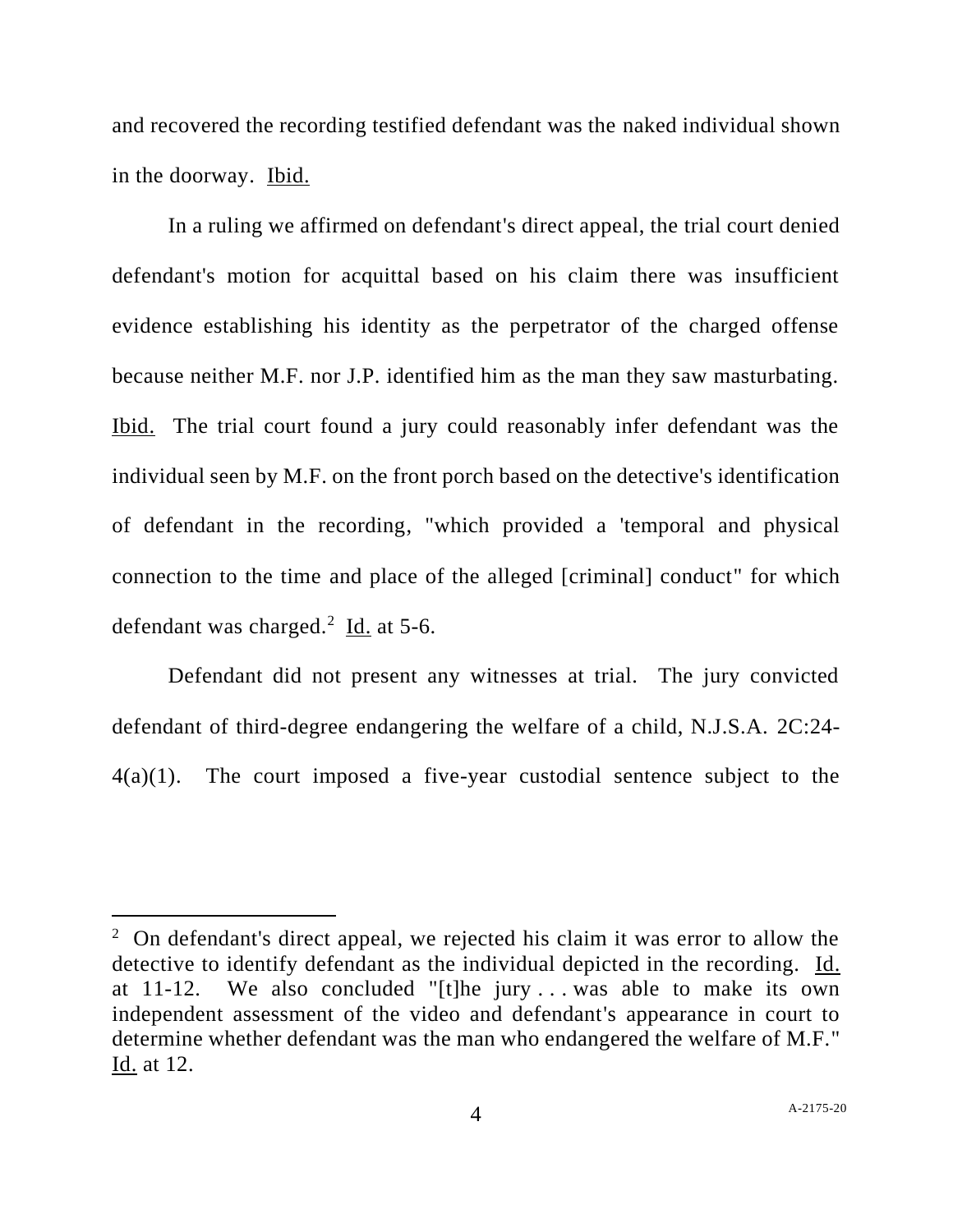requirements of Megan's Law, N.J.S.A. 2C:7-1 to -23, and directed defendant serve the special sentence of parole supervision for life, N.J.S.A. 2C:43-6.4.

Following our affirmance of his conviction and sentence on his direct appeal, defendant filed a pro se PCR petition. In a certification supporting his petition, defendant broadly asserted trial counsel was ineffective by failing to: file a motion for a speedy trial; pursue defenses to mitigate defendant's guilt and procure a "more" favorable plea offer; meet with defendant to discuss available defenses and gather information that would prove defendant's innocence or assist in obtaining a favorable plea offer; keep defendant informed about developments in the case; and attack the credibility of the State's witnesses and effectively cross-examine the witnesses. In the brief submitted on defendant's behalf after the assignment of counsel, defendant argued trial counsel was ineffective by failing to move for a speedy trial, communicate with defendant, and obtain discovery. The brief further asserted trial counsel's performance was deficient because he conceded in his opening statement defendant was depicted in the surveillance recording and counsel did not effectively cross-examine the State's witnesses. Defendant's PCR counsel argued defendant was entitled to an evidentiary hearing on his ineffective-assistance-of-counsel claims.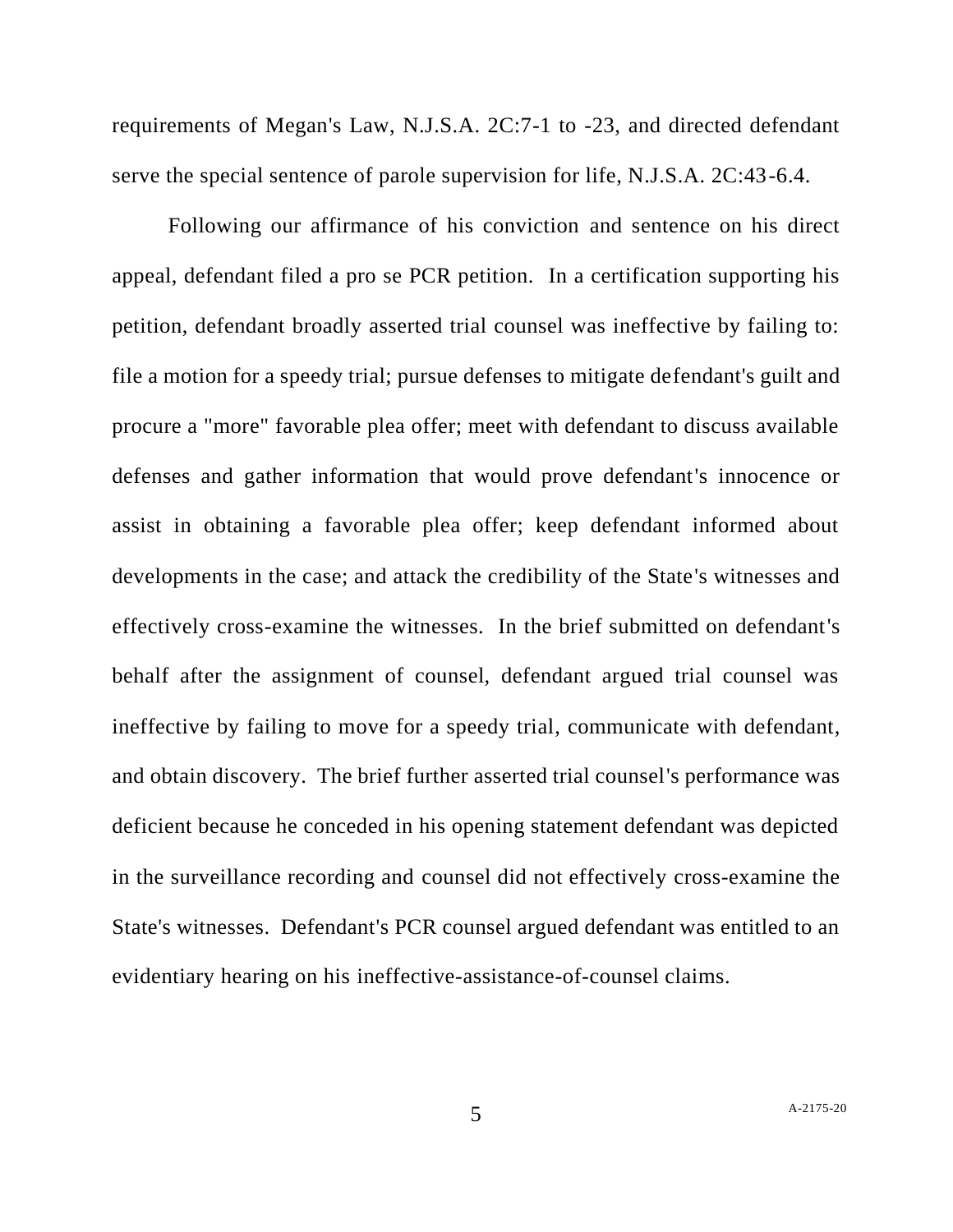In an opinion from the bench following oral argument, the PCR court noted the difficulties the State's evidence presented for defendant's trial counsel. The court cited the testimony of M.F. and J.P. concerning their observations of a naked man masturbating at the front door of the house in which defendant resided. The court also observed trial counsel's task was "further complicate[d]" by the recording from inside defendant's home made on the afternoon M.F. testified he observed the naked man on the front porch. The court noted the recording depicted a naked man – who the detective identified as defendant – going in and out of the front door of defendant's home.

The court found defendant failed to demonstrate his counsel was ineffective by acknowledging during his opening statement that the jury would see a recording of defendant masturbating in his house. The court observed that trial counsel was not ineffective by attempting during his opening statement to provide an innocent context for the recording recovered from defendant's home showing him naked and masturbating in his home.

The judge also rejected plaintiff's claim his counsel was ineffective by failing to move for a speedy trial, adequately meet and confer with defendant, and obtain a favorable plea agreement from the State. The court therefore concluded defendant failed to sustain his burden of establishing a prima facie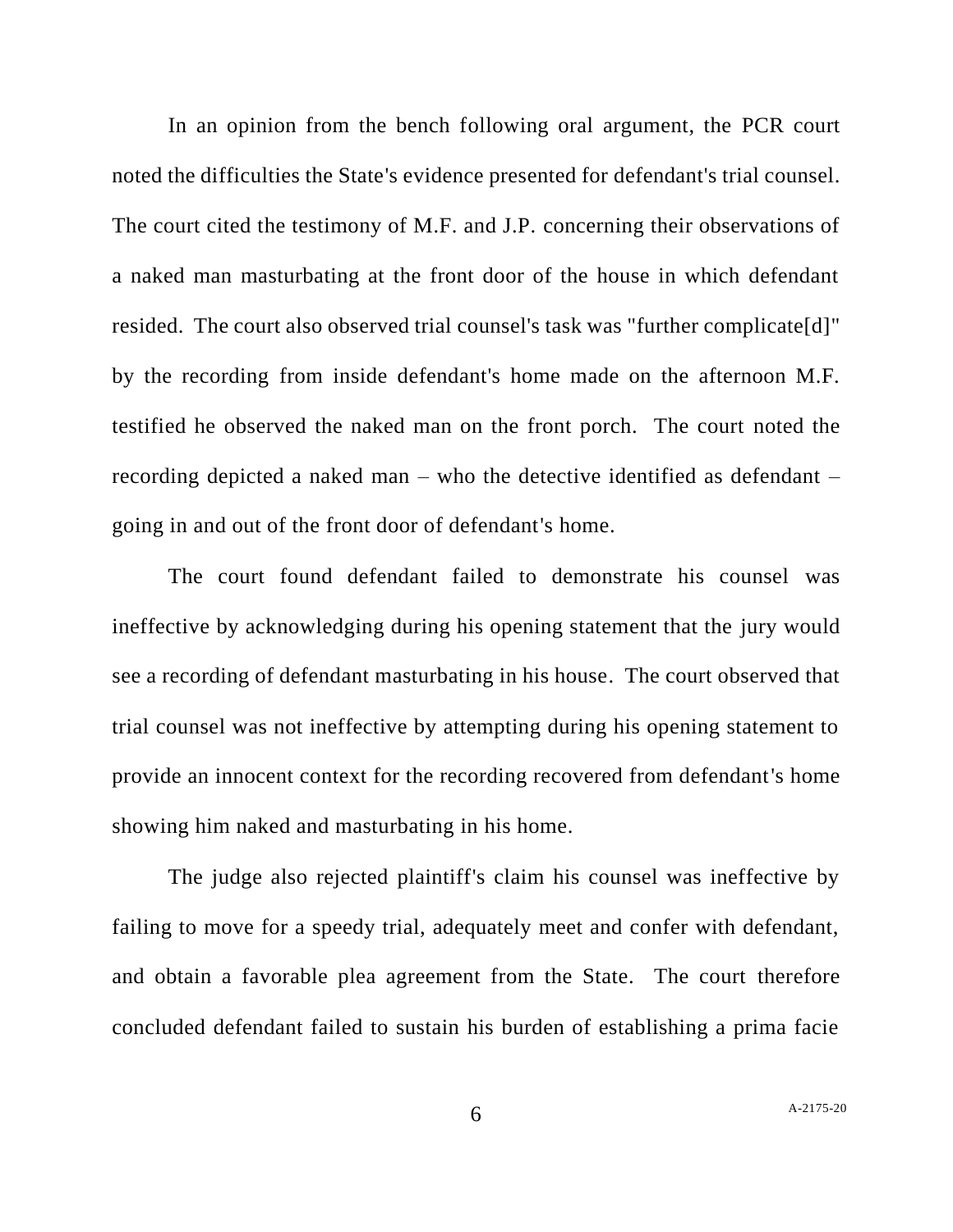ineffective-assistance-of-counsel claim and denied the petition without an evidentiary hearing.

The court entered an order denying the petition. This appeal followed.

Defendant presents the following arguments for our consideration:

## POINT ONE

THE PCR COURT ERRED IN DENYING [DEFENDANT] AN EVIDENTIARY HEARING AS TESTIMONY IS NEEDED FROM PRIOR COUNSEL EXPLAINING WHY HE FAILED TO FILE A MOTION FOR A SPEEDY TRIAL.

# POINT TWO

THE PCR COURT ERRED IN DENYING [DEFENDANT] AN EVIDENTIARY HEARING AS TESTIMONY IS NEEDED FROM PRIOR COUNSEL EXPLAINING WHY HE ADMITTED TO THE JURY DURING OPENING STATEMENTS THAT HIS CLIENT WAS MASTURBATING.

# POINT THREE

THIS MATTER SHOULD BE REMANDED TO THE PCR COURT FOR FURTHER CONSIDERATION AND DETERMINATION OF ALL THE ISSUES RAISED IN THE PCR PETITION[.]

## II.

We review the legal conclusions of a PCR court de novo. State v. Harris,

181 N.J. 391, 419 (2004). The de novo standard of review also applies to mixed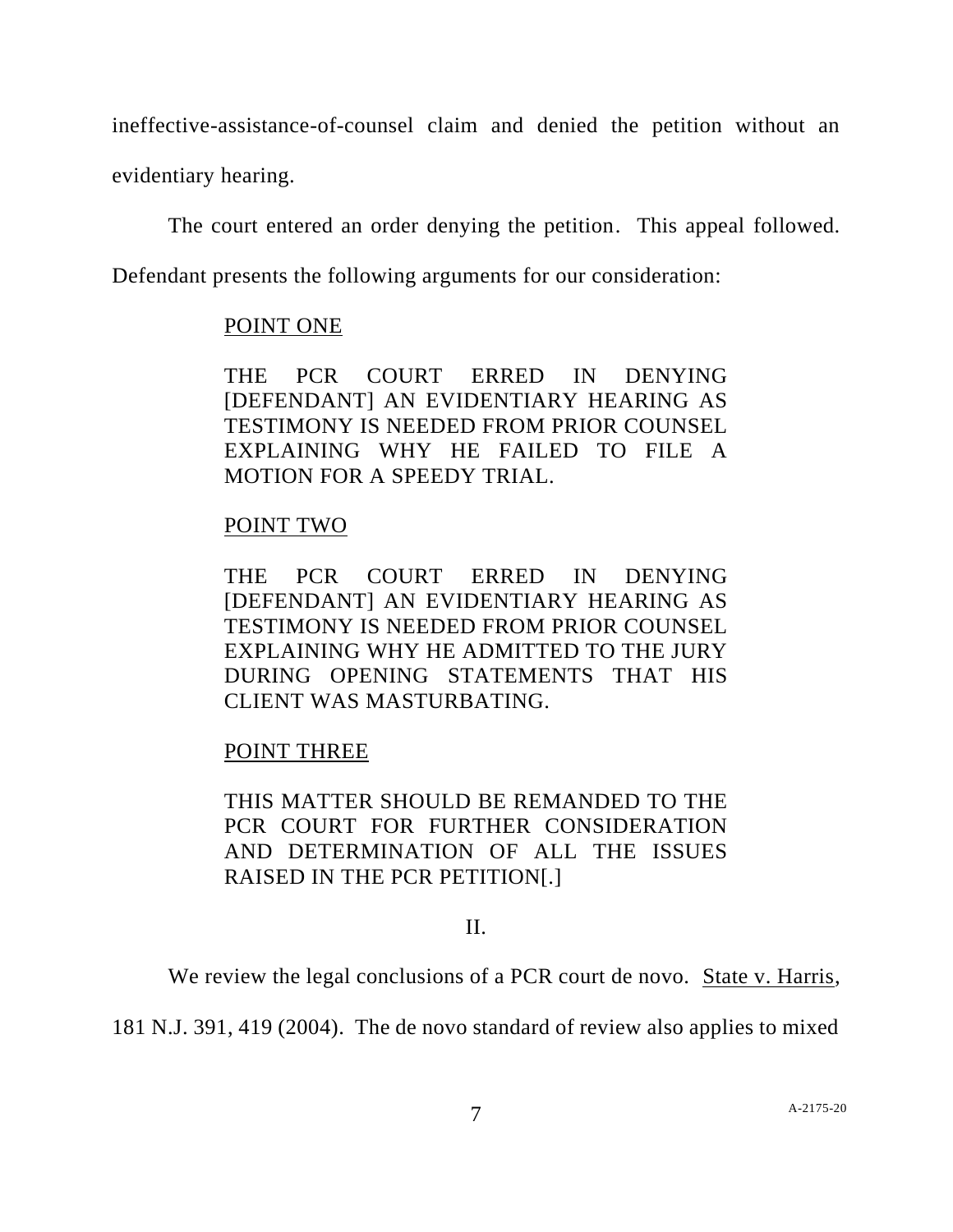questions of fact and law. Id. at 420. Where an evidentiary hearing has not been held, it is within our authority "to conduct a de novo review of both the factual findings and legal conclusions of the PCR court." Id. at 421. We apply these standards here.

The Sixth Amendment to the United States Constitution and Article I, Paragraph 10 of the New Jersey Constitution guarantee that a defendant in a criminal proceeding has the right to the assistance of counsel in his or her defense. The right to counsel includes "the right to the effective assistance of counsel." State v. Nash, 212 N.J. 518, 541 (2013) (quoting Strickland v. Washington, 466 U.S. 668, 686 (1984)).

In Strickland, the Court established a two-part test, later adopted by our Supreme Court in State v. Fritz, as the standard under our state constitution, to determine whether a defendant has been deprived of the effective assistance of counsel. Strickland, 466 U.S. at 687; Fritz, 105 N.J. 42, 58 (1987). Under the first prong of the Strickland standard, a petitioner must show that counsel's performance was deficient. It must be demonstrated that counsel's handling of the matter "fell below an objective standard of reasonableness" and that "counsel made errors so serious that counsel was not functioning as the 'counsel'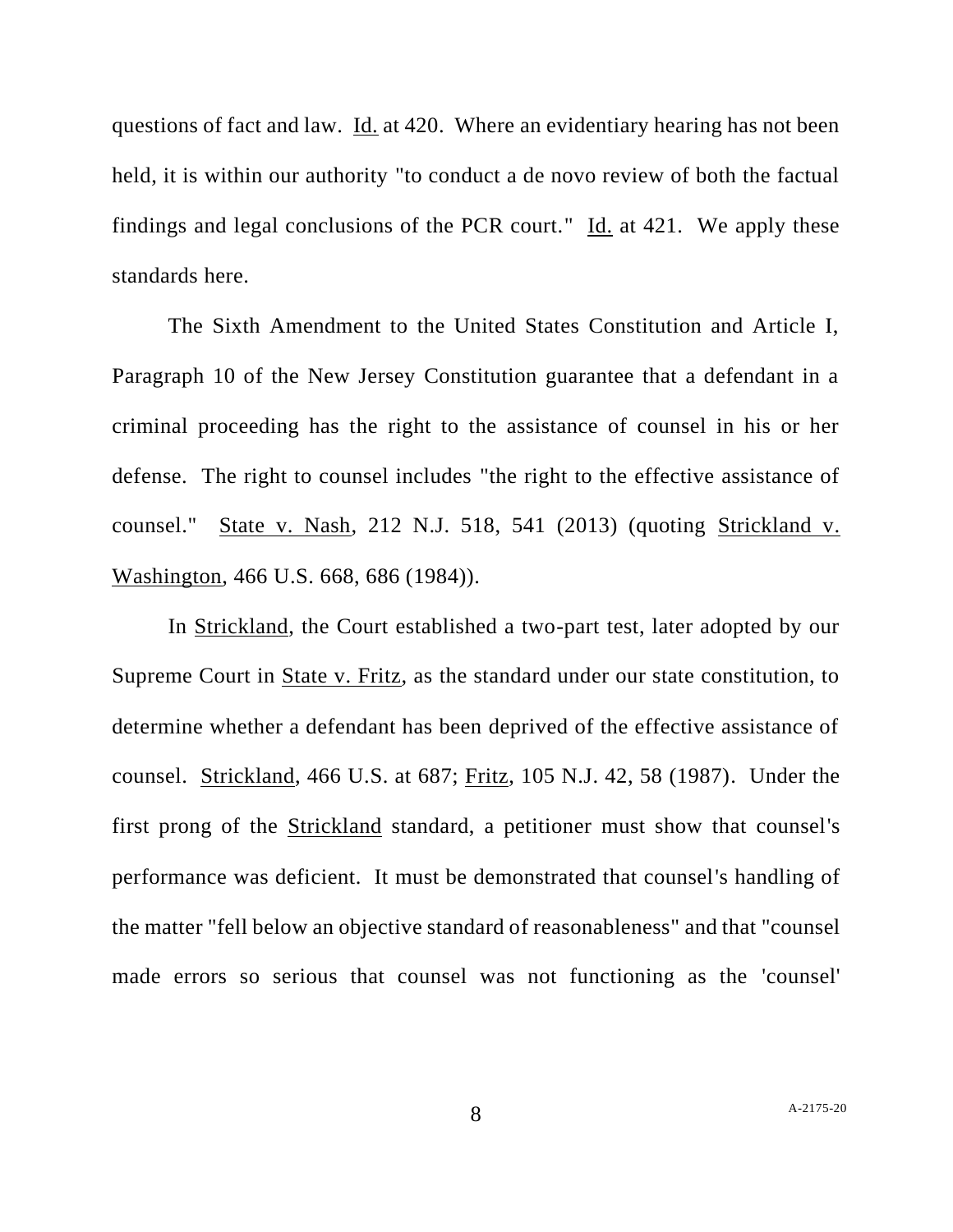guaranteed the defendant by the Sixth Amendment." Strickland, 466 U.S. at 687-88.

Under the second prong of the Strickland standard, a defendant "must show that the deficient performance prejudiced the defense." Id. at 687. There must be a "reasonable probability that, but for counsel's unprofessional errors, the result of the proceeding would have been different." Id. at 694. A petitioner must demonstrate that "counsel's errors were so serious as to deprive the defendant of a fair trial, a trial whose result is reliable." Id. at 687. "The error committed must be so serious as to undermine the court's confidence in the jury's verdict or result reached." State v. Chew, 179 N.J. 186, 204 (2004) (citing Strickland, 466 U.S. at 694).

"With respect to both prongs of the Strickland test, a defendant asserting ineffective assistance of counsel on PCR bears the burden of proving his or her right to relief by a preponderance of the evidence." State v. Gaitan, 209 N.J. 339, 350 (2012) (citing State v. Echols, 199 N.J. 344, 357 (2009); State v. Goodwin, 173 N.J. 583, 593 (2002)). A failure to satisfy either prong of the Strickland standard requires the denial of a petition for PCR. Strickland, 466 U.S. at 700; Nash, 212 N.J. at 542; Fritz, 105 N.J. at 52.

9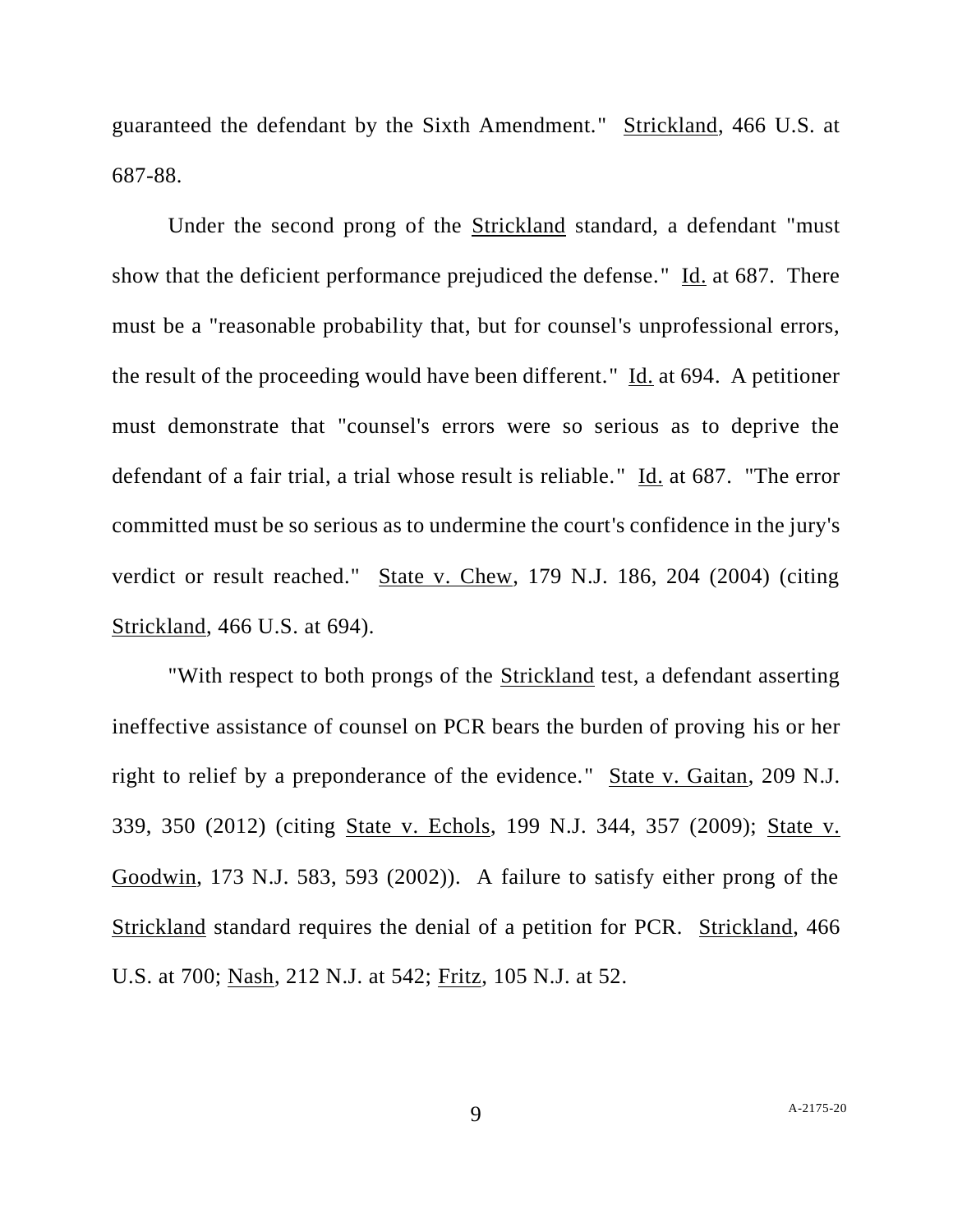A.

Defendant first argues the PCR court erred by rejecting the claim his trial counsel was ineffective by failing to move for dismissal based on a violation of his right to a speedy trial. Defendant asserts he was arrested on February 26, 2015, he thereafter made repeated requests of counsel to "obtain a speedy resolution" of his case, and his trial did not begin until two years later on February 27, 2017. Defendant contends the two-year period following his arrest and prior to his trial constituted "a substantial delay considering the facts of the case and limited witnesses[,]" and the lack of any complex issues or scientific evidence.

Defendant further notes that in Barker v. Wingo the Supreme Court established the following four criteria that must be weighed in deciding a motion to dismiss on speedy trial grounds: the length of delay in bringing the matter to trial; the reason for delay; the defendant's assertion of his right to a speedy trial, and the prejudice to the defendant. 407 U.S. 514, 519 (1972); see also State v. Szima, 70 N.J. 196, 200-01 (1976) (adopting the Barker factors as the standard for determining a speedy trial claim under Article I, paragraph 10 of the New Jersey Constitution). After generally describing the factors, defendant argues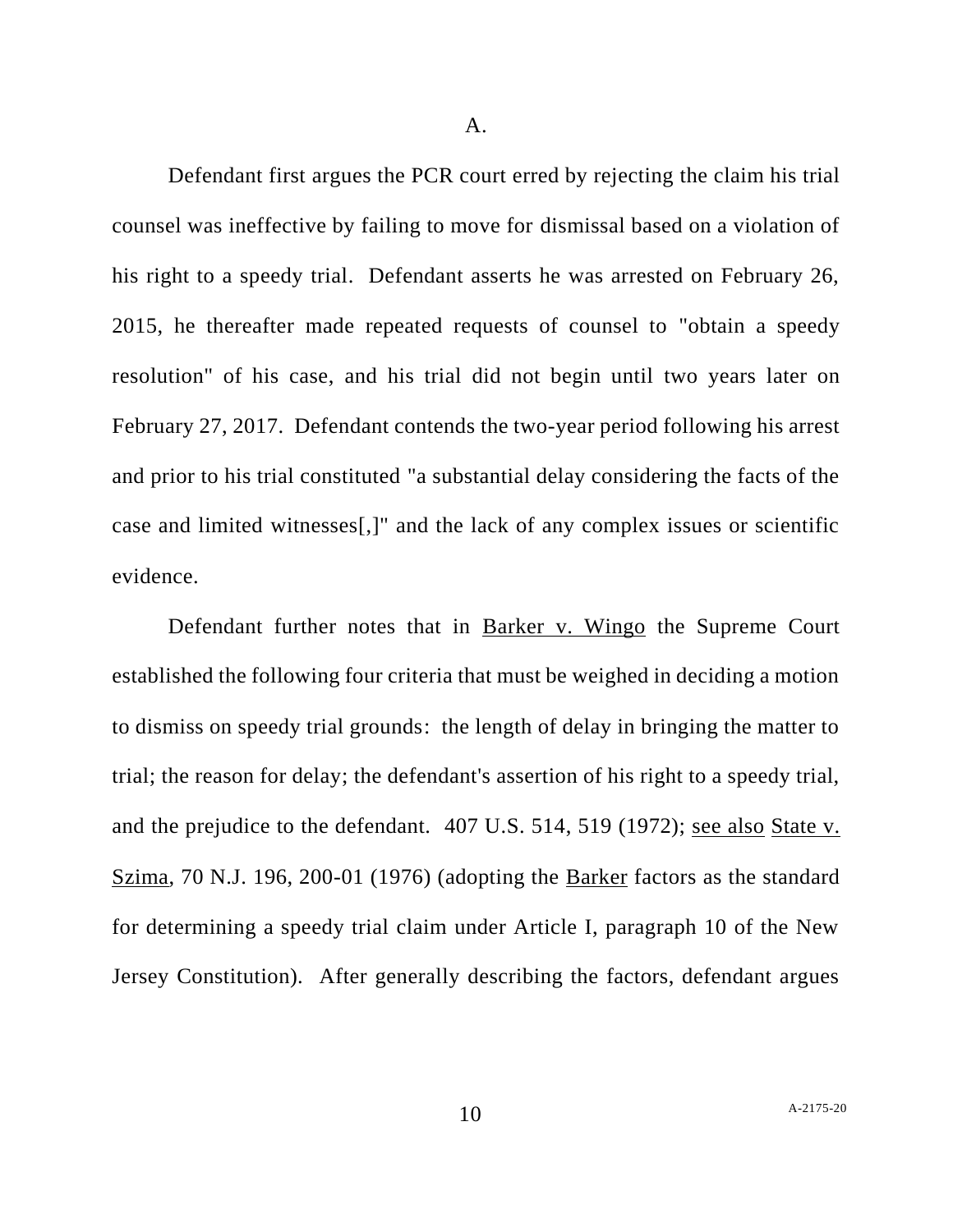only that his trial counsel should have filed a speedy trial motion because two years elapsed between the date of his arrest and the commencement of his trial.

"The Sixth Amendment protects a defendant's right to a speedy trial after arrest or indictment." State v. May, 362 N.J. Super. 572, 595 (App. Div. 2003) (quoting State v. Long, 119 N.J. 439, 469 (1990)). The Barker four-part standard must be applied to determine when a violation of a defendant's right to a speedy trial contravenes due process. A court applying the Barker standard must consider and balance the four factors, State v. Tsetsekas, 411 N.J. 1, 8 (App. Div. 2009), based on a "case-by-case analysis" because the "facts of an individual case are the best indicators of whether a right to a speedy trial has been violated," State v. Cahill, 213 N.J. 253, 270-71 (2013). "But the question of how long" a delay of a trial is "too long 'cannot be answered by sole reference to the lapse of a specified period of time.'" State v. Detrick, 192 N.J. Super. 424, 426 (App. Div. 1983) (quoting State v. Smith, 131 N.J. Super. 354, 360 (App. Div. 1974)).

Under the Strickland standard applicable to his PCR claim, defendant bore the burden of presenting competent evidence establishing counsel's performance was deficient and there is a reasonable probability that but for counsel's alleged errors, the result of the proceeding would have been different. Gaitan, 209 N.J.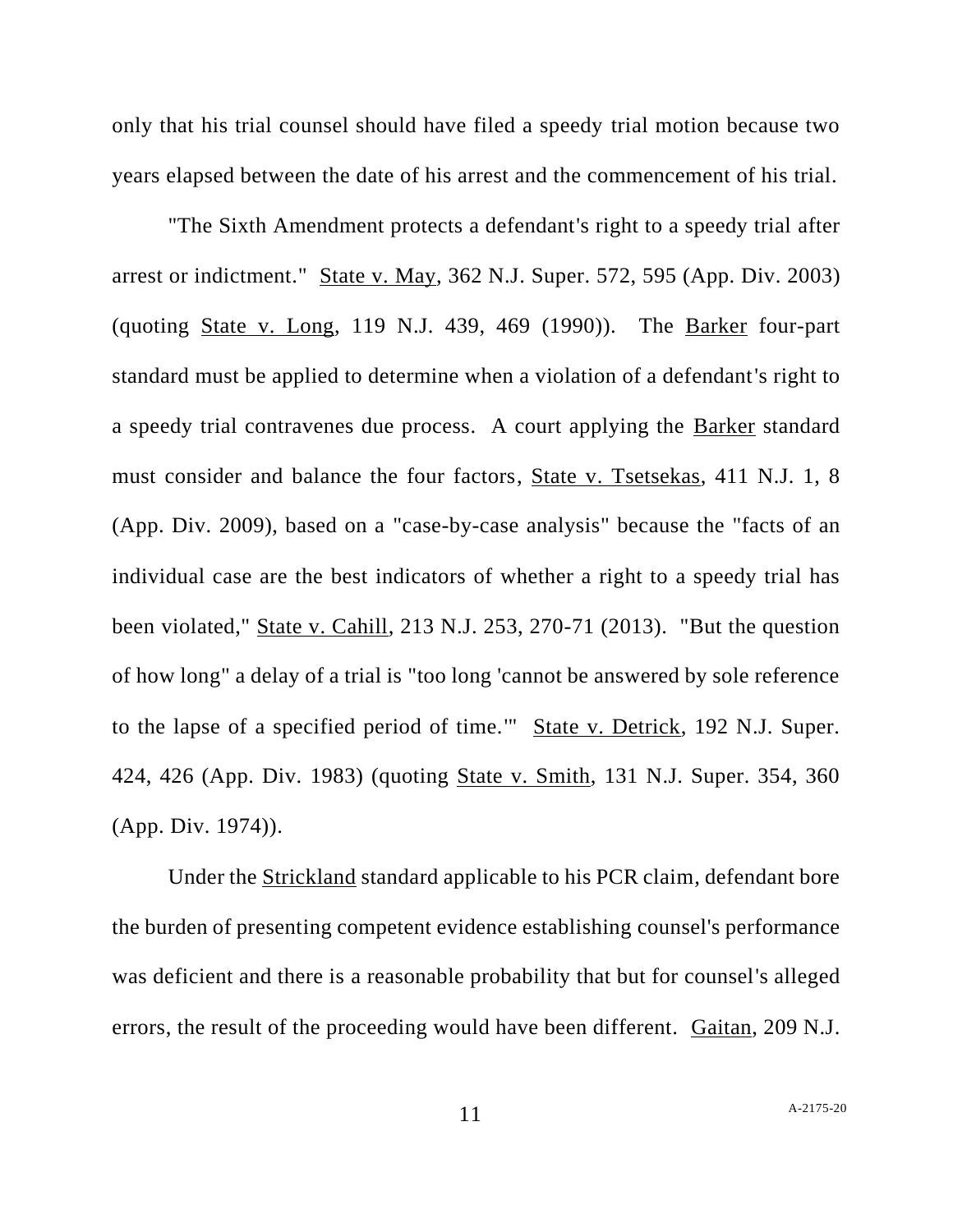at 350. Where a defendant claims counsel was ineffective by failing to file a motion, it must also be shown the motion would have been meritorious. See State v. O'Neal, 190 N.J. 601, 619 (2007) (holding "[i]t is not ineffective assistance of counsel for defense counsel not to file a meritless motion"); see also State v. Worlock, 117 N.J. 596, 625 (1990) (finding "[t]he failure to raise unsuccessful legal arguments does not constitute ineffective assistance of counsel").

As our Supreme Court has explained, "[a]lthough a demonstration of prejudice constitutes the second part of the Strickland analysis, courts are permitted leeway to choose to examine first whether a defendant has been prejudiced, and if not, to dismiss the claim without determining whether counsel's performance was constitutionally deficient." Gaitan, 209 N.J. at 350 (citation omitted). We choose to consider first the prejudice prong of the Strickland standard here.

Defendant's claim his counsel's performance was deficient by failing to file a speedy trial motion is untethered to any evidence, argument, or showing there is a reasonable probability a motion to dismiss on speedy trial grounds would have been meritorious had it been made by counsel. Other than arguing in conclusory fashion the two-year period between his arrest and his trial was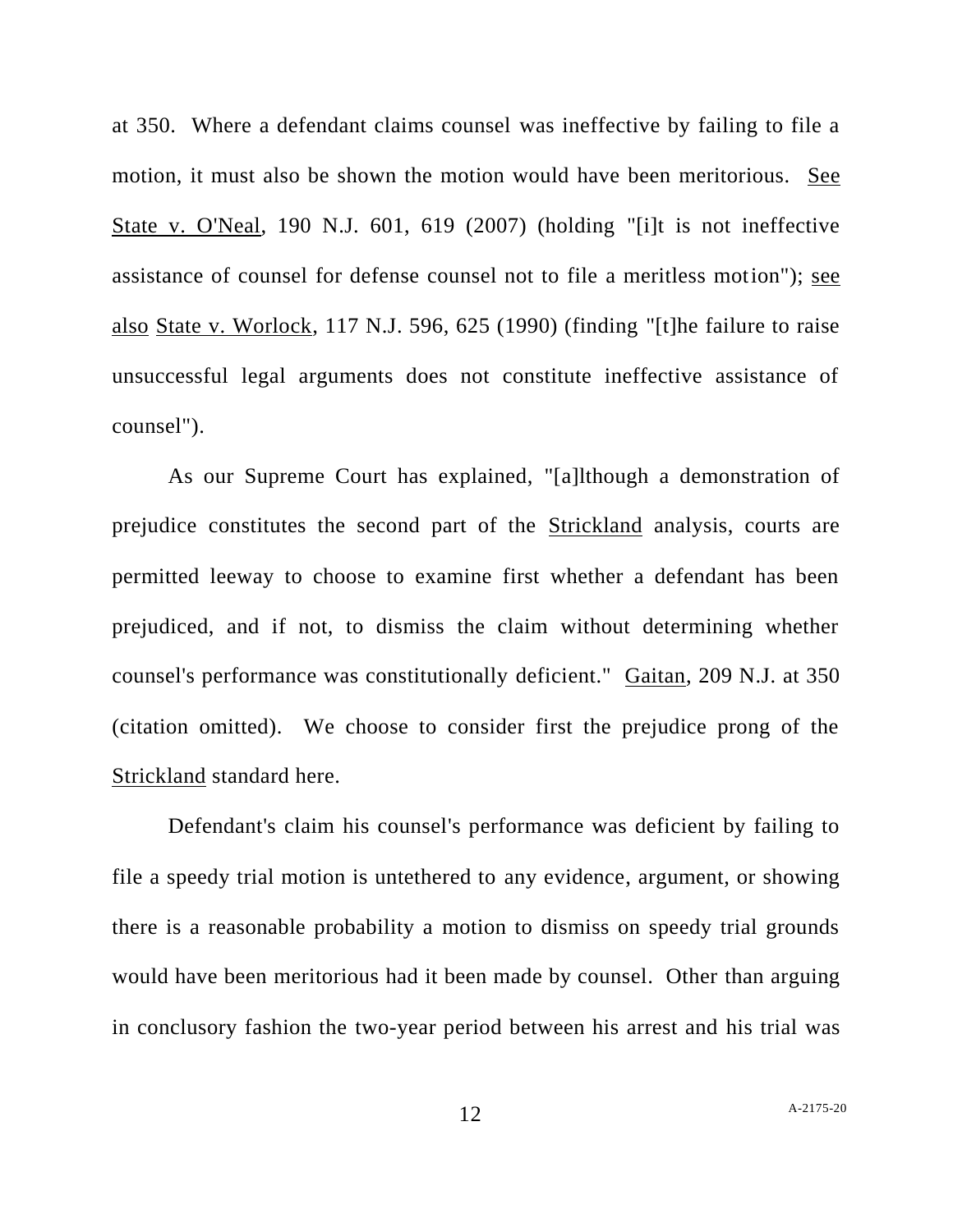"substantial" and warranted the filing of a speedy trial motion, defendant failed to present competent evidence addressing any of the Barker factors or demonstrating a reasonable probability a dismissal motion would have been meritorious or would have changed the outcome of the proceeding.

Defendant did not present any evidence concerning the reasons for the delay in bringing his matter to trial, and he made no showing, and did not argue, he suffered prejudice because of the delay. See, e.g., Doggett v. United States, 505 U.S. 647, 656 (1992) (explaining legitimate delays, "however great," will not violate a defendant's speedy trial right if it does not specifically prejudice defendant's defense). In contrast, the State presented unrebutted evidence demonstrating a substantial portion of the two-year period between defendant's arrest and trial were the product of delays caused by, and requested by, defendant. See Long, 119 N.J. at 470 (holding "[a]ny delay that defendant caused or requested would not weigh in favor of finding a speedy trial violation" (quoting State v. Gallegan, 117 N.J. 345, 355 (1989))).

Because the length of the delay upon which defendant exclusively relies does not alone establish a violation of his speedy trial rights, see Detrick, 192 N.J. Super. at 426; see also State v. Fulford, 349 N.J. Super. 183, 195 (App. Div. 2002) (explaining "[e]xcept in the most egregious cases, the length of the delay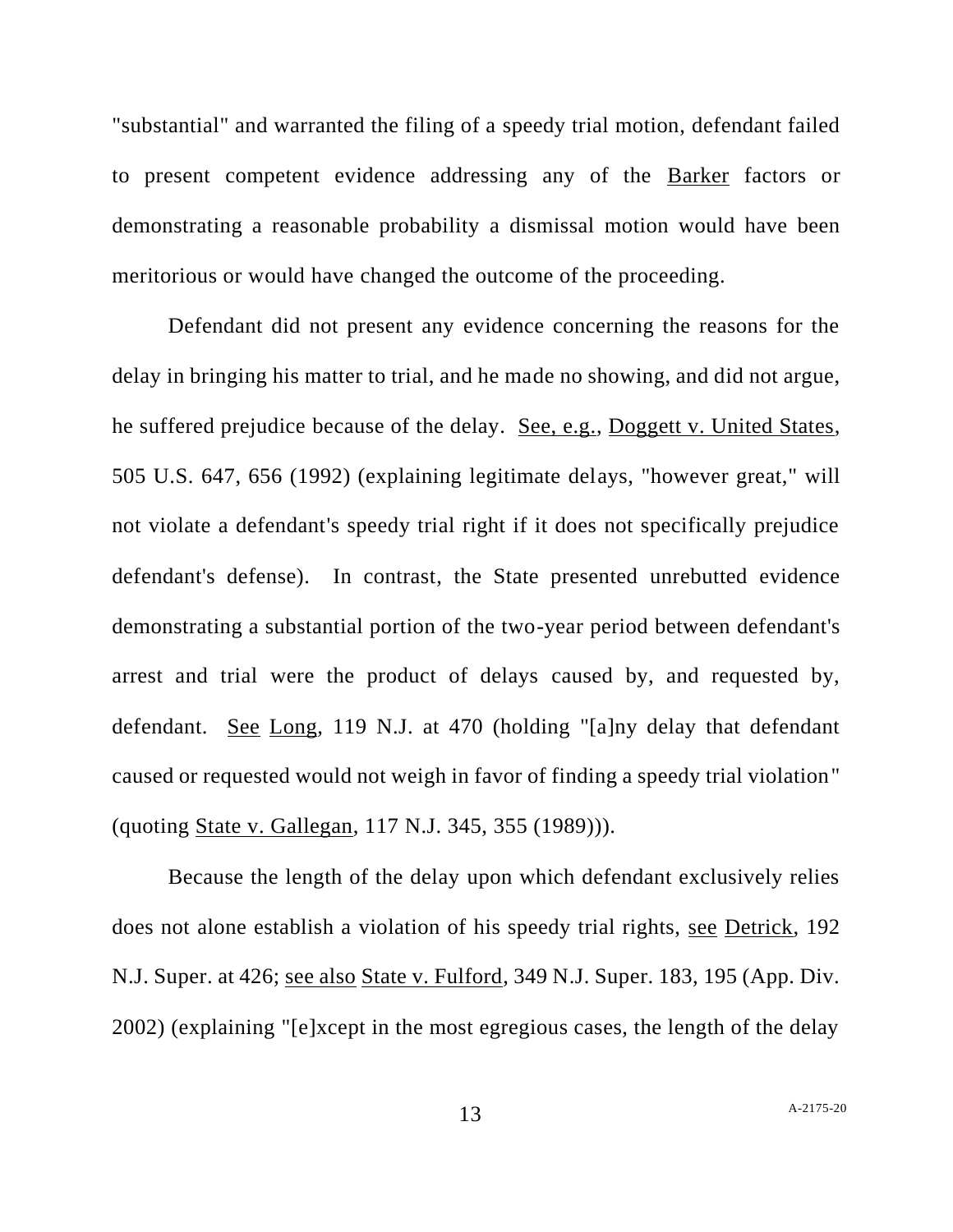and absence of any explanation for the delay cannot alone justify a" dismissal on speedy trial grounds), and because defendant failed to present any evidence or argument demonstrating a reasonable probability a speedy trial motion would have been meritorious, defendant failed to sustain his burden of demonstrating prejudice under the second prong of the Strickland standard. See Strickland, 466 U.S. at 687, 694. Further, defendant's conclusory assertions about his counsel's failure to file a motion to dismiss on speedy trial grounds are insufficient to sustain his burden of establishing a prima facie ineffective assistance of counsel claim. See State v. Cummings, 321 N.J. Super. 154, 170 (App. Div. 1999).

Defendant's failure to sustain his burden of establishing prejudice alone requires rejection of his PCR claim that his counsel was ineffective by failing to move for dismissal on speedy trial grounds. Strickland, 466 U.S. at 700; Nash, 212 N.J. at 542. However, because defendant failed to demonstrate a dismissal motion would have been meritorious, he also did not sustain his burden of establishing his counsel's performance was deficient under the first prong of the Strickland standard. O'Neal, 190 N.J. at 619; Worlock, 117 N.J. at 625. The court therefore correctly determined defendant failed to present a prima facie claim of ineffective assistance of counsel under the Strickland standard on the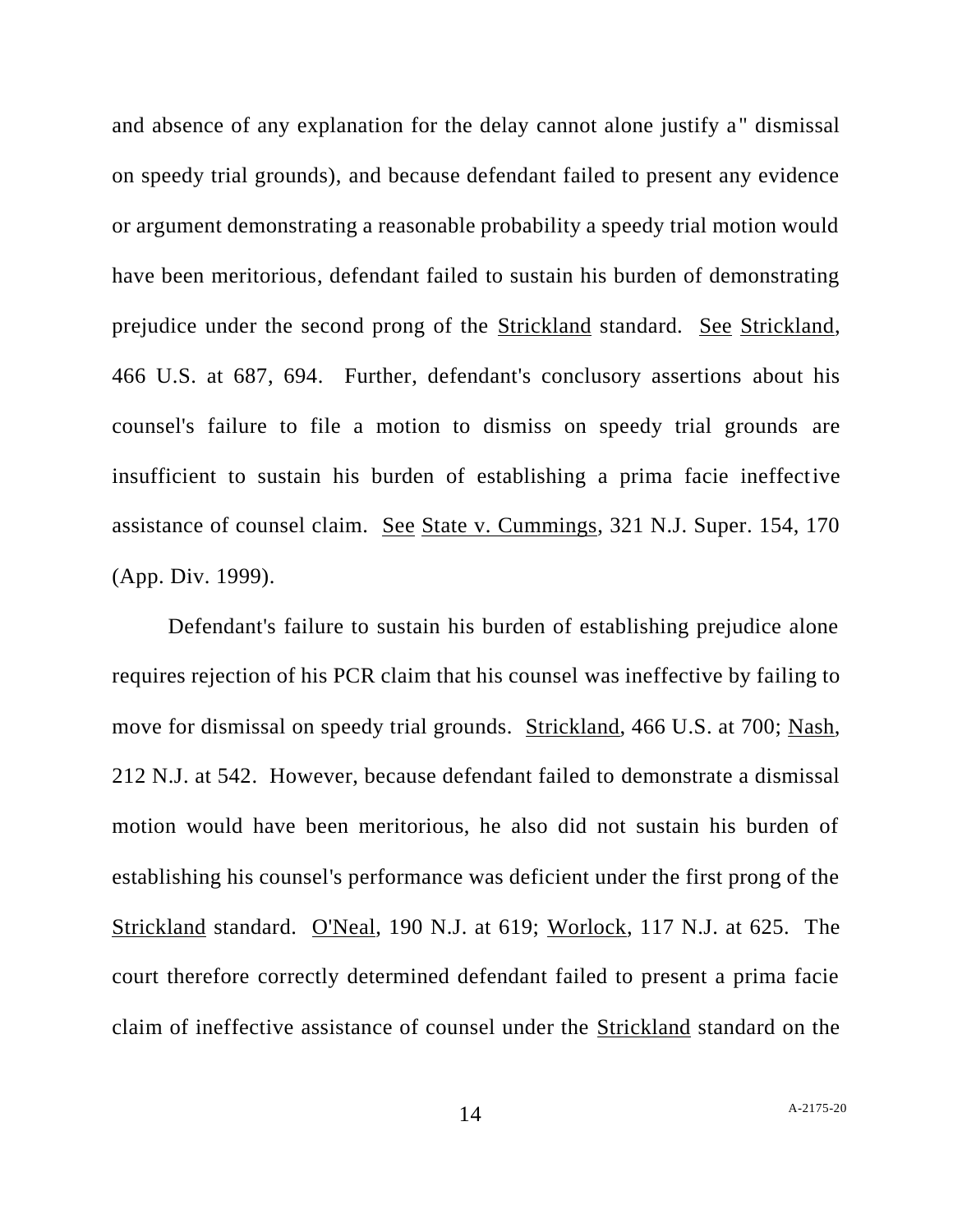claim his counsel was ineffective by failing to move for dismissal on speedy trial grounds.

#### B.

Defendant further claims his counsel was ineffective by making an opening statement in which he conceded defendant was "in his home naked and masturbating." Defendant claims he was prejudiced by the concession because the issue of whether he was "in fact masturbating" was for the jury to decide based on the M.F.'s and J.P.'s testimony and by viewing the surveillance system recording. Defendant argues his counsel helped the State prove its case by admitting he masturbated in his home, "which corroborated [M.F.'s] testimony." Defendant claims he is entitled to an evidentiary hearing at which trial counsel should explain why the concession was made to the jury in the opening statement.

We consider defendant's argument under the **Strickland** standard, which requires "a strong presumption that counsel's conduct falls within the wide range of reasonable professional assistance." Strickland, 466 U.S. at 689. "To rebut that strong presumption, a defendant must establish that trial counsel's actions did not equate to 'sound trial strategy.'" State v. Castagna, 187 N.J. 293, 314 (2006) (quoting Strickland, 466 U.S. at 689). In our assessment of defendant's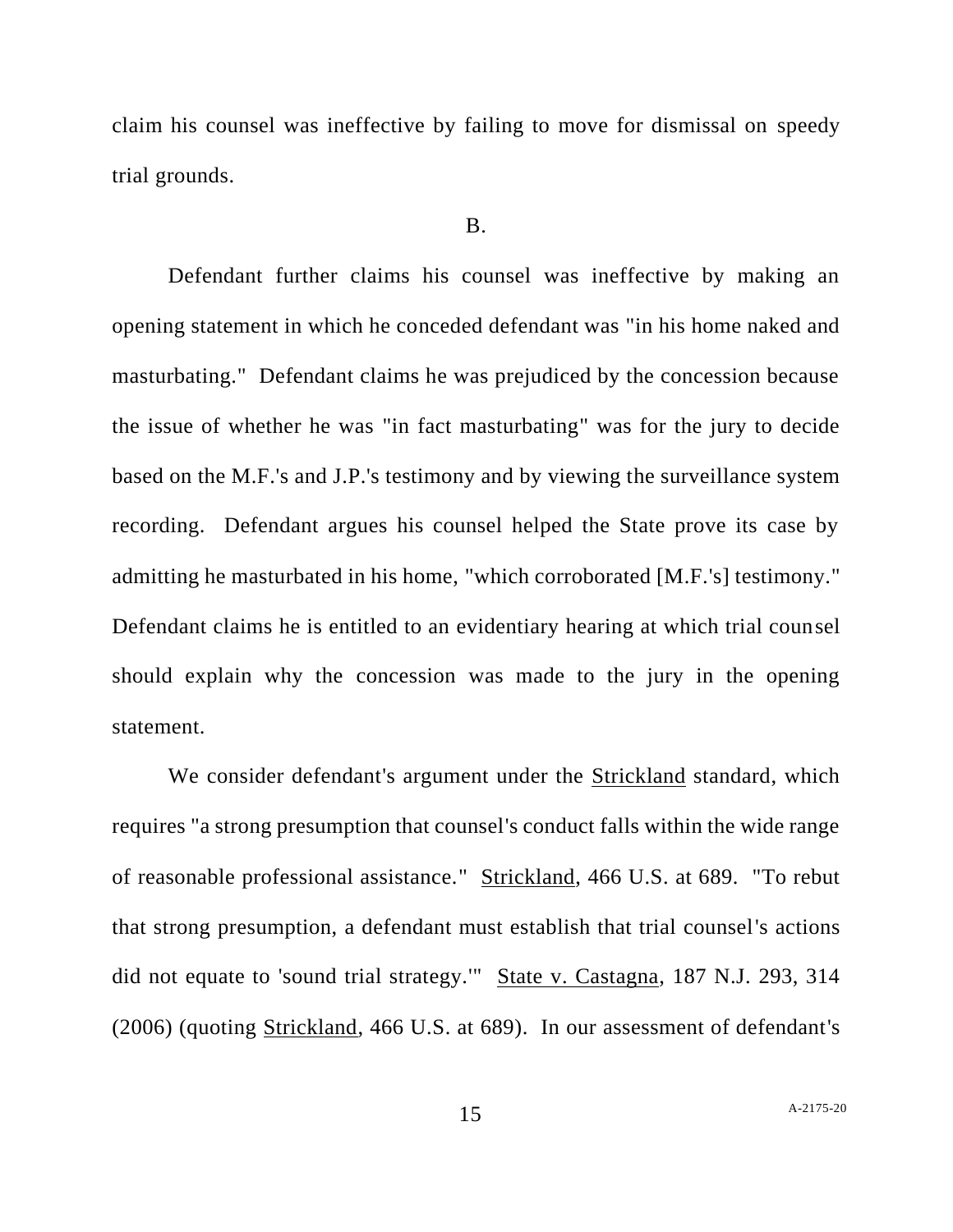ineffective-assistance-of-counsel claim, we "must judge the reasonableness of counsel's challenged conduct on the facts of the particular case, viewed as of the time of counsel's conduct." Strickland, 466 U.S. at 690. "The quality of counsel's performance cannot be fairly assessed by focusing on a handful of issues while ignoring the totality of counsel's performance in the context of the State's evidence of defendant's guilt." Castagna, 187 N.J. at 314.

As the PCR court correctly recognized, defendant's claim counsel's performance was deficient by acknowledging defendant was depicted in the recording ignores the admissibility of the recording, and the State's intention to rely on it during trial. The recording constituted evidence that could not be avoided, and which trial counsel opted to address in his opening statement following the State's reference to the recording in its opening statement. As part of a strategy evident from a complete review of the trial record, counsel sought in his opening statement to diffuse the import of the recording by pointing out that although it disturbingly depicted defendant masturbating, it showed only that defendant masturbated inside his home.

During trial, counsel further developed evidence that the time stamps on the recording demonstrated defendant was actually inside the doorway of his home at the precise time M.F. testified defendant was on the porch masturbating.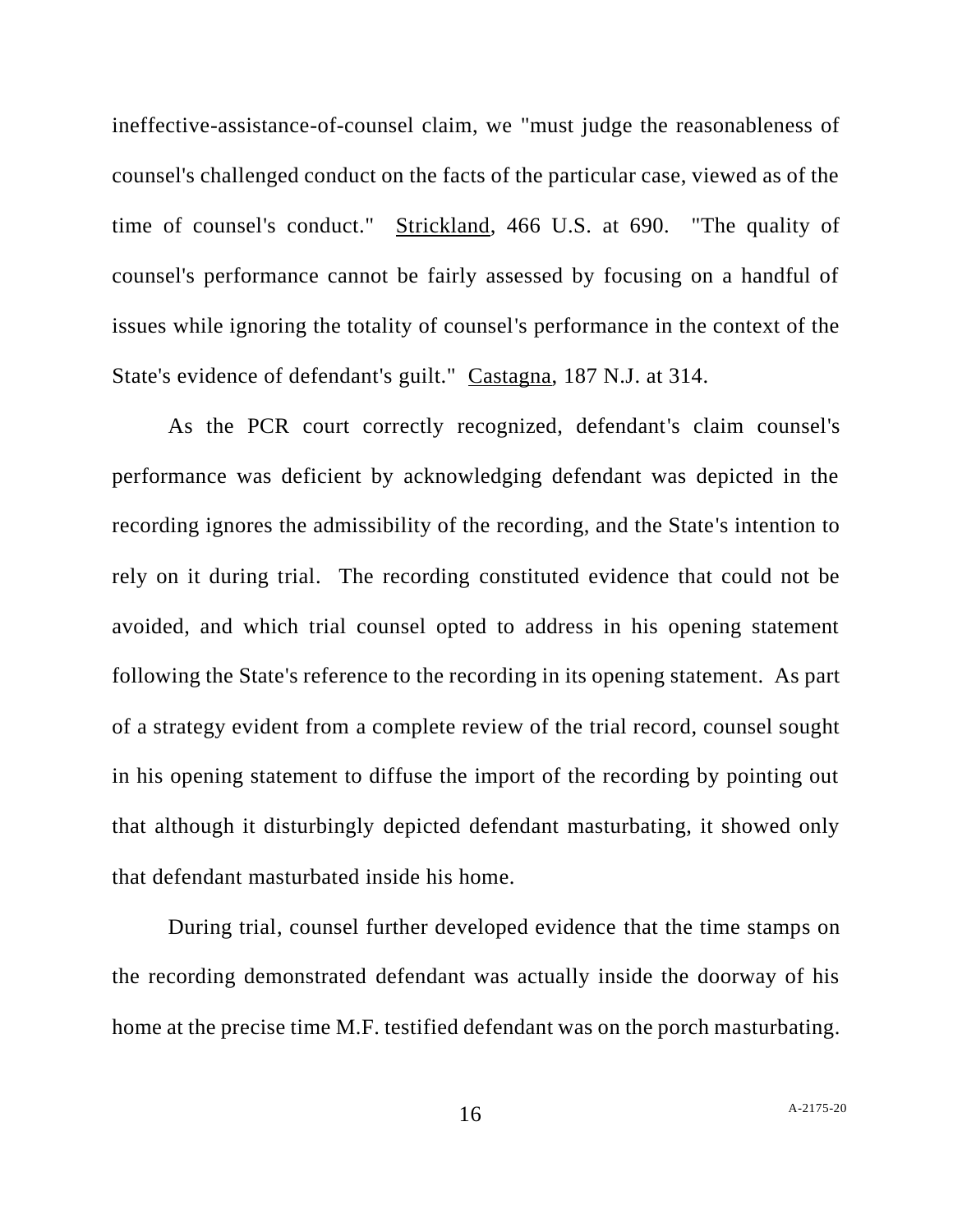Thus, counsel attempted to utilize the time stamps on the recording, and evidence establishing the time of a call M.F.'s mother made to 9-1-1, to undermine M.F.'s testimony defendant was on the porch and did what M.F. reported. In summation, counsel affirmatively relied on the recording, arguing M.F.'s version of the events was not credible because, based on the time stamps on the recording and the time of M.F.'s call to 9-1-1, the recording established defendant was actually inside the doorway of his home and not on the porch masturbating as M.F. said.

Defendant argues counsel's opening statement conceded defendant's identity as the naked individual in the house at the time of the alleged incident. The concession was of no moment, however, because the evidence was otherwise overwhelming defendant was the individual depicted. The recording was obtained from a video surveillance system inside defendant's home and, as we noted in our decision on defendant's direct appeal, there was no evidence anyone else resided in the home with him. Confronted with those facts, counsel's acknowledgement defendant was depicted in the recording constituted no more than a recognition of a fact unworthy of any dispute in favor of a more credible argument M.F.'s version of the events was belied by a recording showing defendant masturbating inside his home.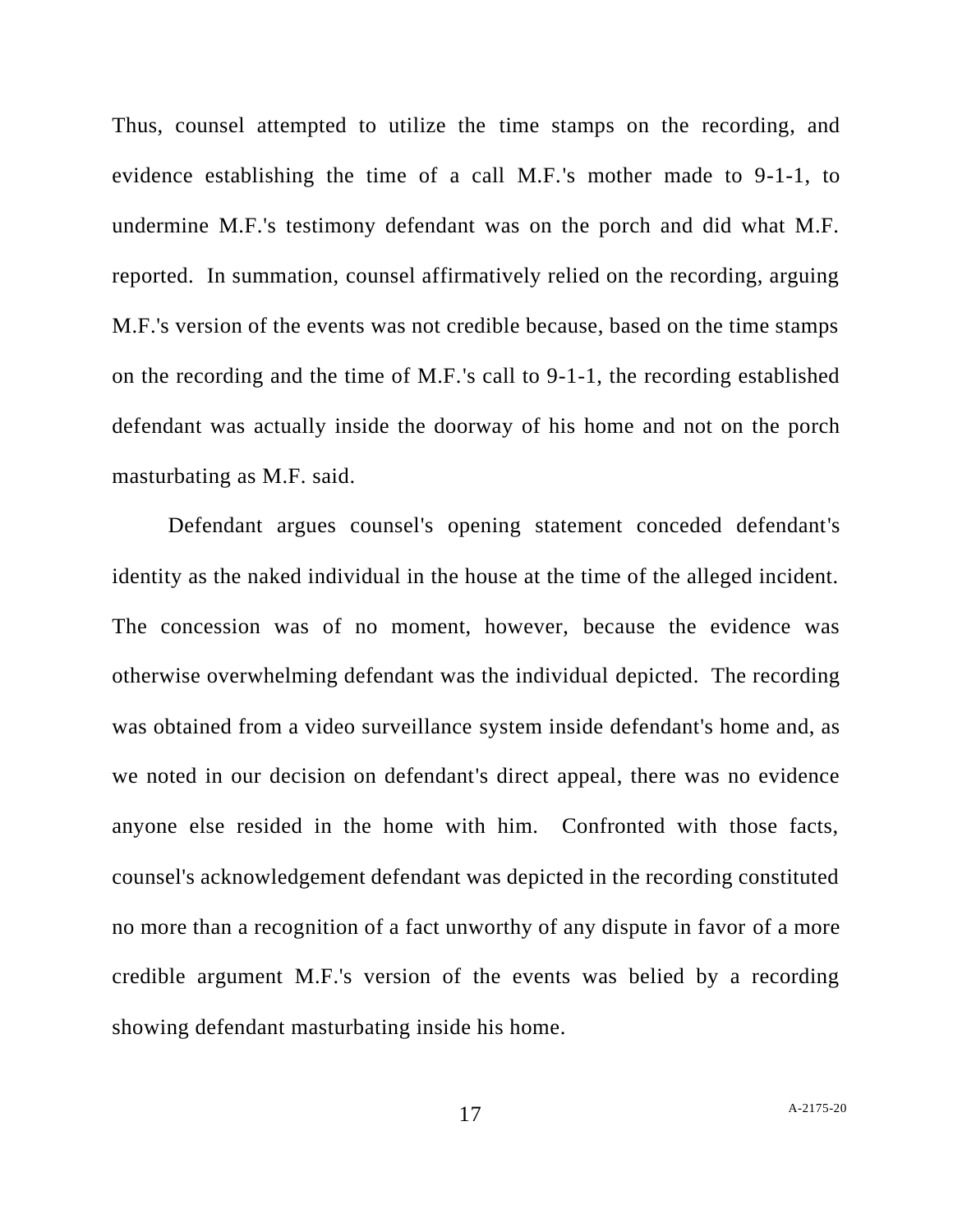Defendant makes no showing his counsel's strategy "fell 'outside the range of professionally competent assistance' considered in light of all the circumstances of the case," Castagna, 187 N.J. at 314 (quoting Strickland, 466 U.S. at 690), or that it "did not equate to 'sound trial strategy,'" ibid. (quoting Strickland, 466 U.S. at 689). Defendant's dissatisfaction with his "counsel's exercise of judgment during the trial" does not satisfy his burden of establishing his counsel's performance was deficient under the first prong of the Strickland standard. Ibid. Moreover, even if counsel's concession during his opening statement constituted a "strategic miscalculation or trial mistake," id. at 315, defendant makes no showing it was "of such magnitude as to thwart the fundamental guarantee of [a] fair trial," ibid. (alternation in original) (quoting State v. Buonadonna, 122 N.J. 22, 42 (1991)). Defendant therefore failed to satisfy his burden under Strickland's first prong on his claim his counsel was ineffective during his opening statement.

Defendant also failed to satisfy his burden under Strickland's second prong. He does not point to any evidence establishing that but for counsel's purported error, there is a reasonable probability the result of his trial would have been different. Strickland, 466 U.S. at 694. And we discern no such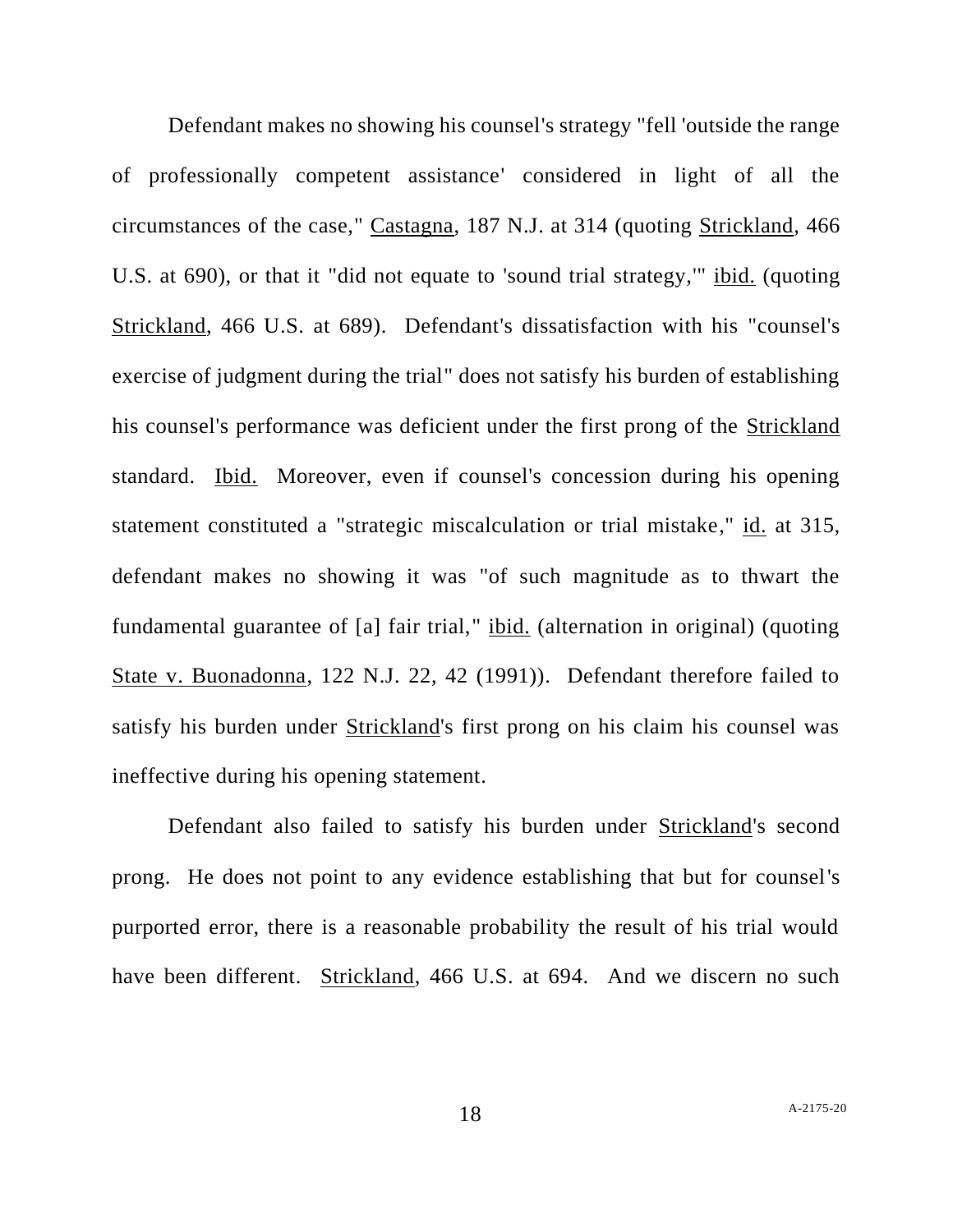reasonable probability existed based on our review of the trial record. The PCR court therefore correctly rejected the claim.

### $C_{\cdot}$

Defendant also argues the PCR court erred by failing to address his claims counsel was ineffective by failing to: effectively cross-examine M.F. and J.P. "regarding their credibility and expose to the jury that they were fabricating their testimony about [defendant] masturbating on his front porch[;]" and by failing to communicate with him. To be sure, the PCR court should have made findings of fact and conclusions of law supporting its rejection of those claims, see R. 1:7-4(a), but based on our de novo review of the record, see Harris, 181 N.J. at 419-20, we discern no purpose in remanding for the court to do so.

The claims are supported solely by conclusory assertions trial counsel should have done more and should have done things differently. Defendant does not make any showing, or present any evidence, demonstrating counsel's cross examination of the witnesses or his communication with defendant "fell below an objective standard of reasonableness" or constituted "errors so serious that counsel was not functioning as the 'counsel' guaranteed the defendant by the Sixth Amendment." Strickland, 466 U.S. at 687-88. The record is bereft of any showing, or any attempt to show, that but for the purported errors, there is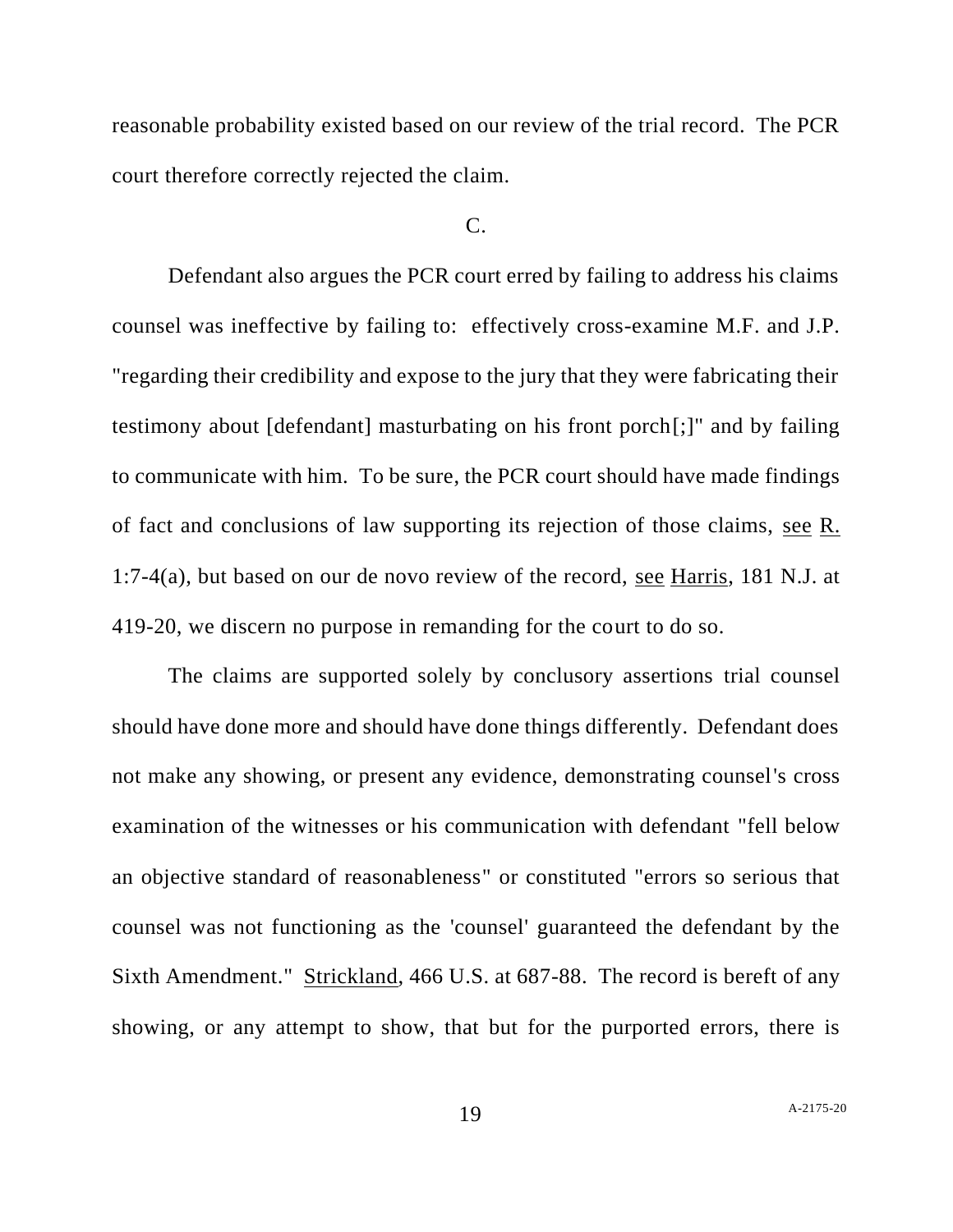reasonable probability the result of defendant's trial would have been different. Id. at 694. Thus, had the PCR court expressly addressed the claims, it would have been compelled to conclude, as we do based on our review of the record, that defendant failed to establish a prima facie case of ineffective assistance of counsel.

#### D.

Defendant also asserts the PCR court erred by denying his petition without an evidentiary hearing. An evidentiary hearing on a PCR claim is required only where a defendant establishes a "prima facie case in support of post-conviction relief," a court determines "there are material issues of disputed fact that cannot be resolved by reference to the existing record, and . . . an evidentiary hearing is necessary to resolve the claims for relief." R. 3:22-10(b). To establish a prima facie PCR claim, a "defendant must demonstrate a reasonable likelihood that his or her claim, viewing the facts alleged in the light most favorable to the defendant, will ultimately succeed on the merits." Ibid.; see also State v. Preciose, 129 N.J. 451, 462-63 (1992).

As we have explained, defendant failed to present evidence establishing a prima facie claim of ineffective assistance of counsel on his claims that trial counsel was ineffective by acknowledging in his opening statement defendant